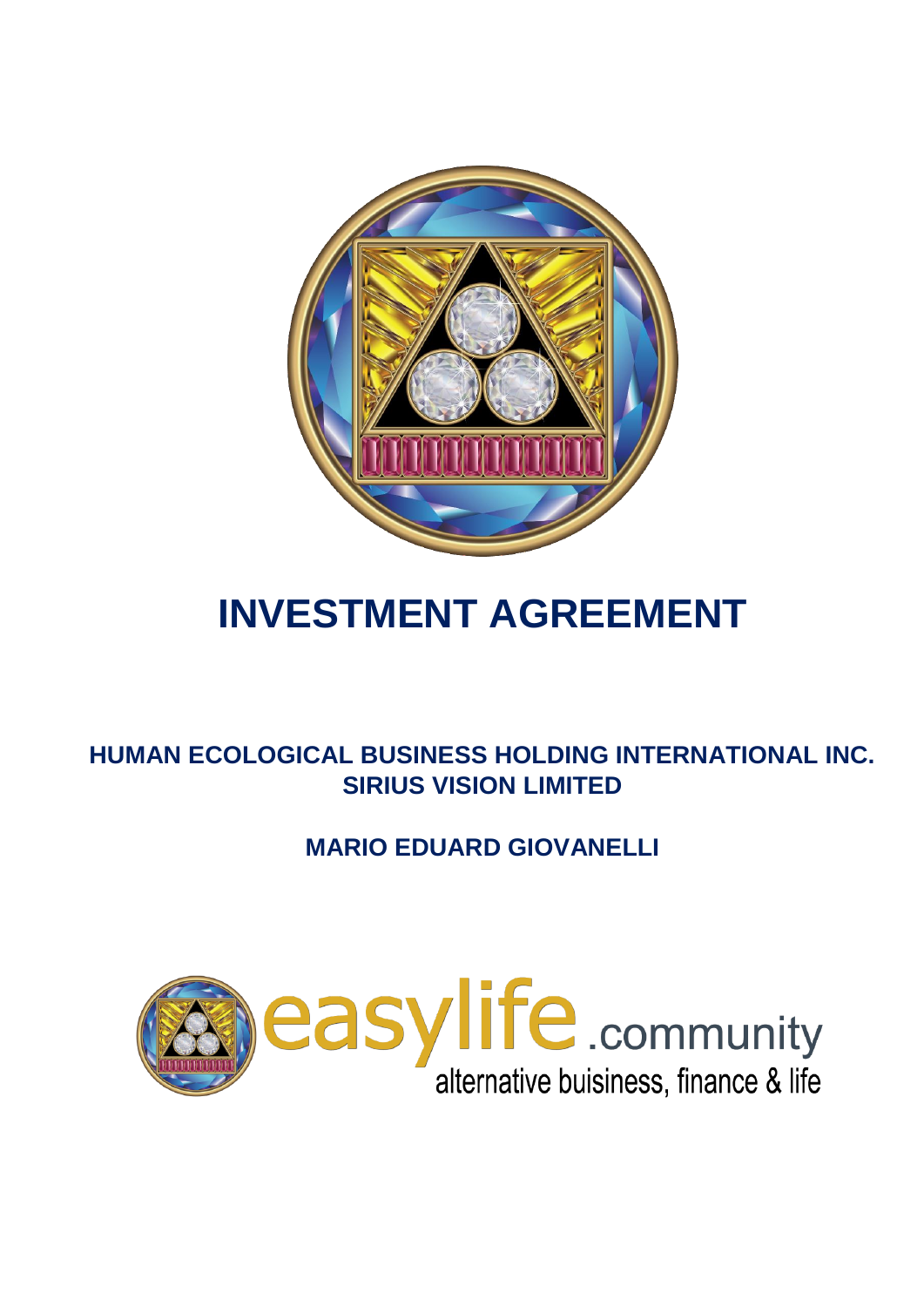# **Agreement on a Private Pre-IPO Investment**

| between                                                                                                                                                                                                                                                                                                     |
|-------------------------------------------------------------------------------------------------------------------------------------------------------------------------------------------------------------------------------------------------------------------------------------------------------------|
|                                                                                                                                                                                                                                                                                                             |
|                                                                                                                                                                                                                                                                                                             |
|                                                                                                                                                                                                                                                                                                             |
|                                                                                                                                                                                                                                                                                                             |
|                                                                                                                                                                                                                                                                                                             |
|                                                                                                                                                                                                                                                                                                             |
| [hereinafter briefly called investor]                                                                                                                                                                                                                                                                       |
| and                                                                                                                                                                                                                                                                                                         |
| Human Ecological Business Holding International Inc.<br>Incorporated by the N.Y.S. Department of State - Division of Corporations and State Records<br>on August 8th, 2014,<br>FILE#:140808010174, DOS ID:4619150, EIN: 61-174 3669,<br>registered office: 90 STATE ST STE 700, Office 40, Albany, NY 12207 |
| <b>Sirius Vision Limited</b><br>Established October 12, 2020 and registered at CRO Company Registration Office in Ireland,<br>Registration number: 679399,<br>Address: COLIEMORE HOUSE, COLIEMORE ROAD, DALKEY, CO. DUBLIN, A96 A8D5,<br><b>IRELAND</b><br>Email: contact@                                  |
| respectively directly with the initiator, president, sole owner,<br>as well as for this agreement solely responsible and liable<br>Mr. Mario Eduard Giovanelli,<br>Email: contact@com, Phone: +43                                                                                                           |
| [hereinafter briefly called offeror]                                                                                                                                                                                                                                                                        |

following agreement on a private pre-IPO investment will be concluded today:

*\*) Cross out or leave inapplicable blank*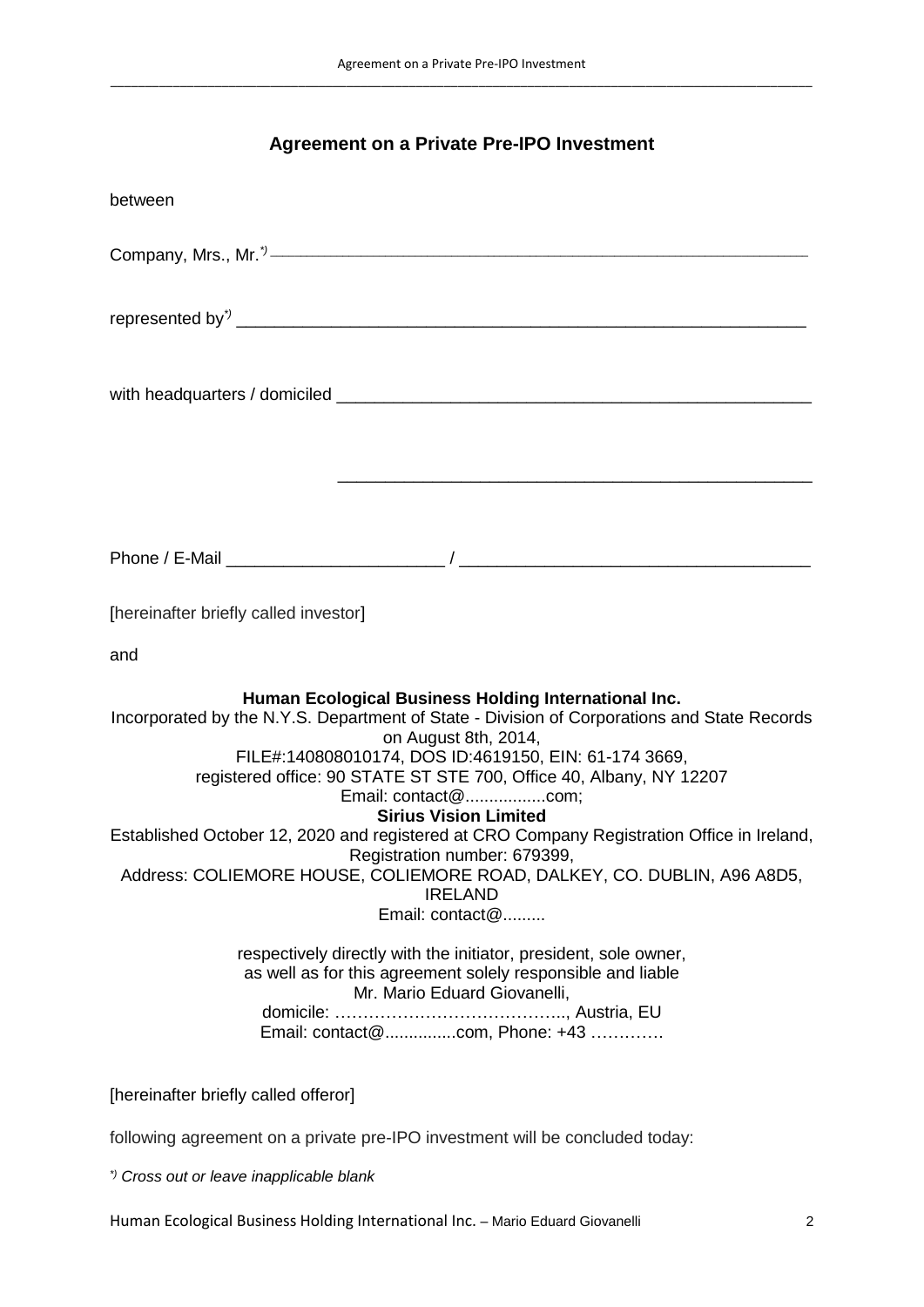# 1. Object of the agreement

# 1.1. Basics

The offeror has developed and already launched his own, independent blockchain with the name "GLOBAL UNCONDITIONAL BASIC INCOME" and his own, independent crypto currency based on it with the name "GLOBAL", trade code "XGB".

The cryptocurrency, "GLOBAL" was endowed with nine hundred billion (900,000,000,000) pre-mined*1)* coins. At the time of release, a coin is assigned of one gram of gold. Thus, the value of the entire cryptocurrency, "GLOBAL" converted to US dollars, is about fifty-five trillion US dollars (\$ 55,000,000,000,000). The currently valid value of one gram of gold and thus a "GLOBAL" can be viewed at any time on KITCO: https://www.kitco.com/ or GOLDPRICE: https://goldprice.org/. The adjustment of the "GLOBAL" to the gold price was chosen because gold is the safest value in the world. This especially in case of global financial crash. Nevertheless, the gold price also fluctuates slightly. Therefore, the ultimate value of our "GLOBAL" and thus of your UNCONDITIONAL BASICL INCOME in any desired national currency is always slightly different, but we protect all against a financial crash and against a drop in the gold price. Means: If the gold price falls five percent (5%) below the last maximum value, the "GLOBAL" is frozen at this value. If the gold price rises above the last maximum value, the "GLOBAL" automatically adjusts itself to the current gold value.

*1) "Pre-mined" refers to cryptocurrencies whose developers have decided to distribute a percentage or all of them among a certain group of people through a specified process within the protocol.*

The cryptocurrency, "GLOBAL", was created to pay all members ("Private Members", "Business Members" and "Business Premium Members") registered on a special web platform and the associated exchange platform a monthly "Unconditional Basic Income" of fifty (50) GLOBAL. This fifty (50) "GLOBAL" monthly unconditional basic income is the equivalent (as of the beginning of 2021) of about three thousand US dollars (\$ 3,000).

Membership and thus the distribution of the unconditional basic income of fifty (50) "GLOBAL" monthly for the equivalent of about three thousand US dollars (\$ 3,000) is completely free. Every person of legal age worldwide can register for free and enjoy the unconditional basic income for lifetime.

The main reasons to offer this unconditional basic income to all registered members are

- ° to ensure them a permanent income and thus the corresponding purchasing power, even in the event of unemployment and the loss of social backings;
- ° to offer companies an additional source of income and the chance to keep up or to increase their turnover;
- ° to protect all members from a global financial crash, and

° to support sustainable business, projects, products and services.

Human Ecological Business Holding International Inc. – Mario Eduard Giovanelli 3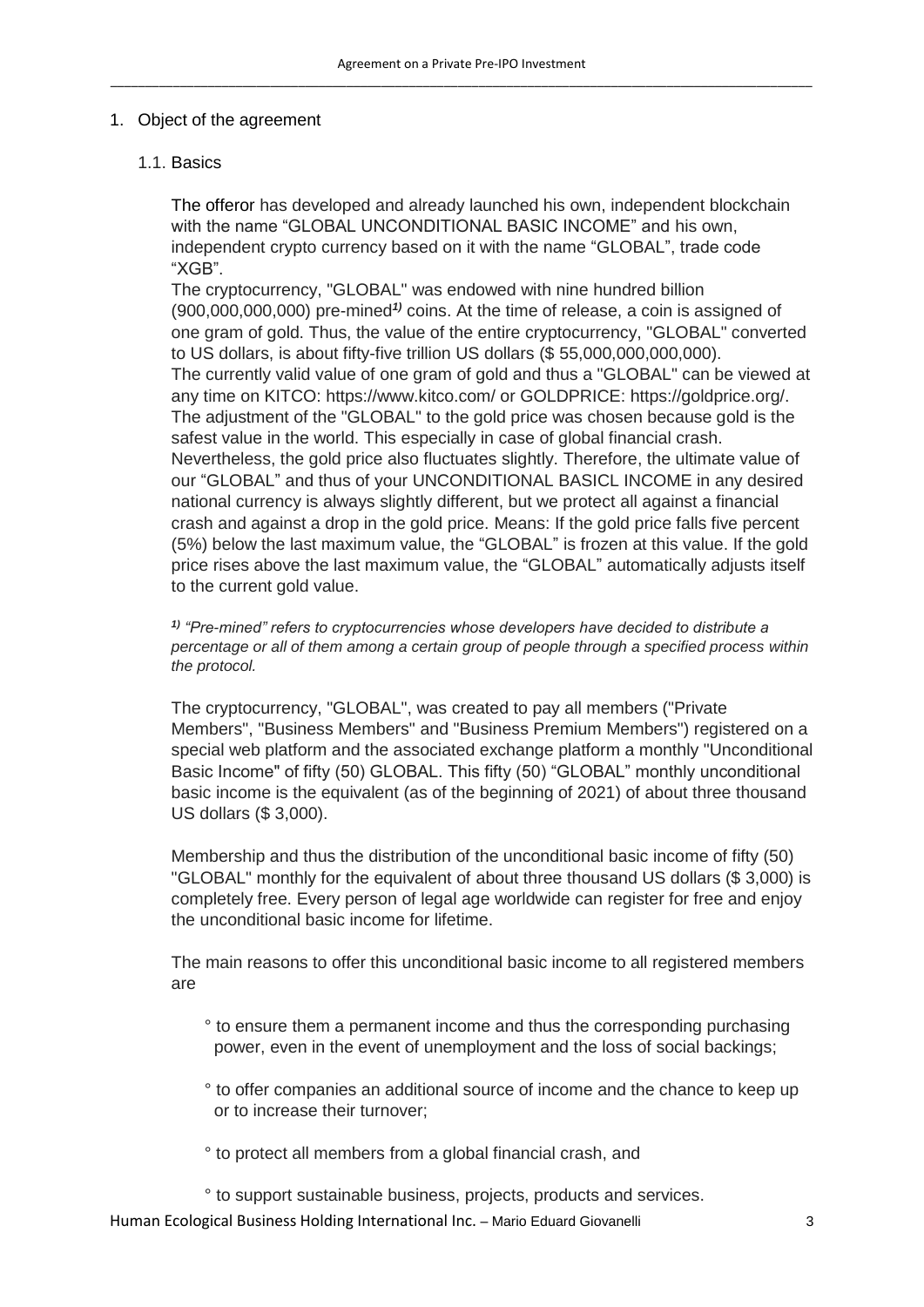#### 1.2. Understanding "GLOBAL"

Both the free receipt as well as the acceptance and any other form of handling the "GLOBAL" is based on a completely voluntary basis for all parties involved, in particular "Private Member", "Business Member" the offering person and/or company, its suppliers, partners and employees.

Terms, such as "money", "currency", "bank" or similar, which may from time to time appear in connections with the "GLOBAL" and the unconditional basic income on websites, in different documents, flyers, brochures, as well as in emails, newsletters and in particular in the marketing area (social media, videos, cartoons, etc.) have been and will only be used for better understanding.

The fact is: "GLOBAL", which is distributed to all people as an unconditional basic income, is solely to understand as a typical cryptocurrency (similar to Bitcoin, Ether, Litecoin, Ripple, etc.) and in particular as an additional, human medium of exchange for the purpose of improving the purchasing power and quality of life of consumers and the increase in sales for companies.

Besides: "GLOBAL" does also not correspond to any other simple cryptocurrency for crowdfunding (ICO / ITO), speculative purposes or similar purposes.

#### 1.3. Owner, company, websites

#### Owner

The offeror, initiator and contractual partner of this agreement, listed on page two (2), Mario Eduard Giovanelli, is the sole owner of all developments (software: blockchain, cryptocurrency, web and exchange platform), all associated graphics, images, videos and cartoons, the currently operating US holding company, its subsidiary in Ireland, as well as of course the full number (sum) of "GLOBAL" for the equivalent value about of fifty-five trillion US dollars (\$ 55,000,000,000,000).

He is also the owner of a complete online casino software package (was already in full online operation), a 3D shopping software (online 3D shop) and in particular an online brain game he invented [with twenty-four (24) million possible solutions, continuously expandable and to made available as the "Billion Dollar Brain Game"]. After the official release of the "GLOBAL", each of these separate software packages will be integrated step by step into the overall offer (the casino software at least partially).

Any previous investment for the purpose of developing the blockchain, the cryptocurrency, the web platforms and the associated content, as well as the development of the other software packages listed above, the fees for developers, external consultants, servers and externally purchased programs were made exclusively by the offeror, e.g. initiator, Mario Eduard Giovanelli. Up to the point in time at which this private pre-IPO investment was offered in August 2020, there were no third-party investors.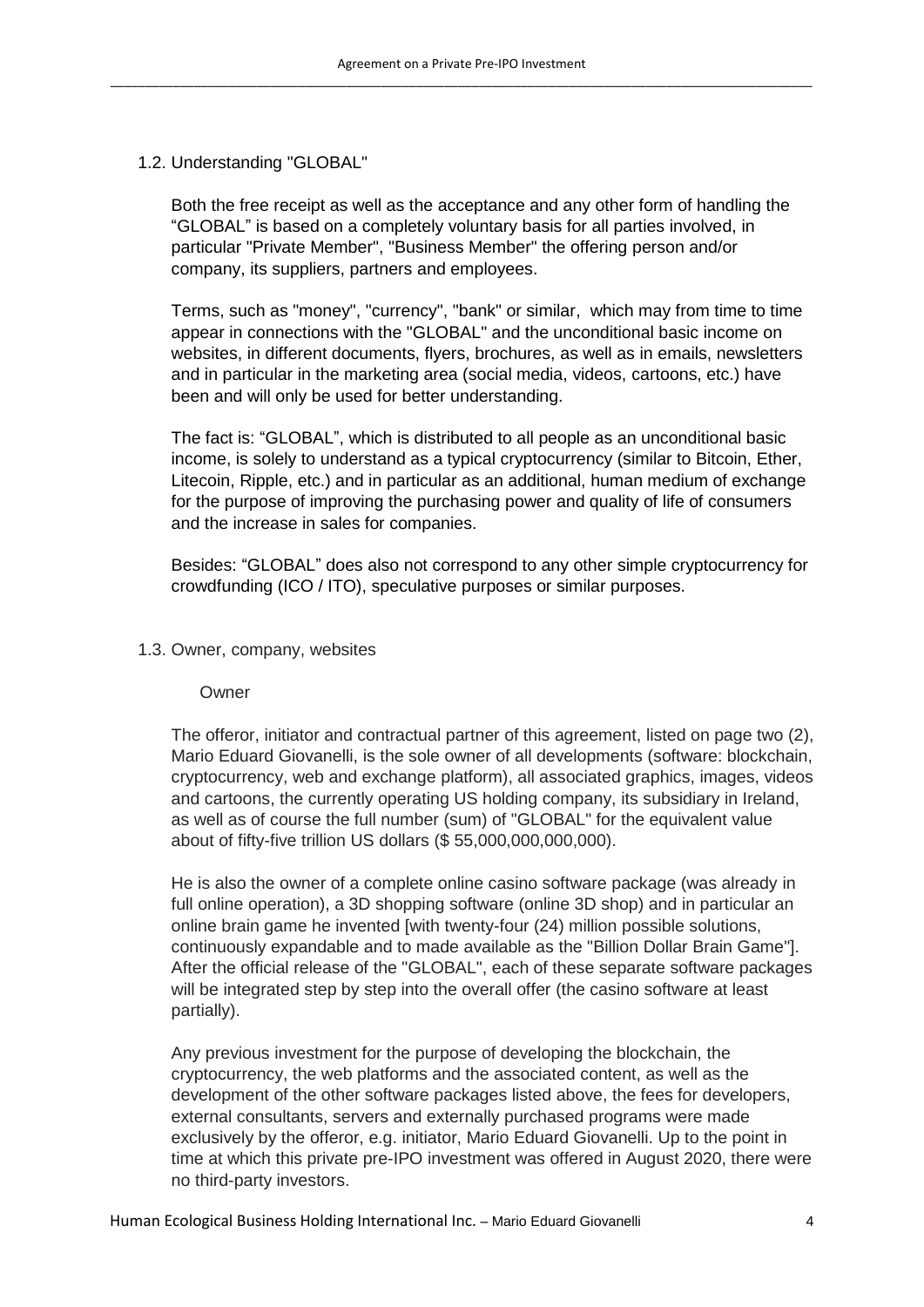#### **Companies**

The US holding listed on page two (2), "Human Ecological Business Holding International Inc." (short and hereinafter briefly called: HEBHI) in the state of New York, USA is – at the time being – the holding company, while the IRELAND company, also listed on page two (2) is the operating company through which the entire offer is managed. The offeror, initiator, Mario Eduard Giovanelli, provides either this companies with the programs he owns, as well as the cryptocurrency "GLOBAL" either partially (step by step - as required) or brings them all into the company at once.

As described in detail below under paragraph "1.6. Capitalization", in the course of the planned reverse merger*2) (explanation follows later in paragraph "1.6. Capitalization on page 7)*, a completely different company with a different name and headquarters may ultimately take over the operational business.

Therefore, in the following paragraphs of this agreement, the ultimate operating company is always referred to as the "reporting company" (company reporting on the stock exchange, ultimately providing the shares).

For the signed investor, this does not change the least bit in connection with the investment and the agreed return. Whatever the name of the final shares issuing, ultimately operative company will be and wherever the company headquarters will be located, is, as described in detail below, not relevant for the investor. Whichever company ultimately comes into play, all agreements, contracts, terms and conditions, etc. will be integrated to one hundred percent as they were at the time this agreement was signed.

#### **Websites**

The following two for the – at the time being - bilingual (English and German – later on other languages will be implemented/offered) web portals are generally available for the complete public offering:

 ° the community, the multi-vendor shop and all other offers, in particular any useful information, are accessible via the web portal called "Easy Life Community & Blockchain Network" (short and hereinafter briefly called: ELC), main URL: https://easylife.community

and

 ° the exchange platform that manages the member accounts and makes them accessible, offers exchange options for the fiat/national and cryptocurrencies accepted by HEBHI (later the "reporting company"), as well as all transactions. URL: https://global.easylife.community.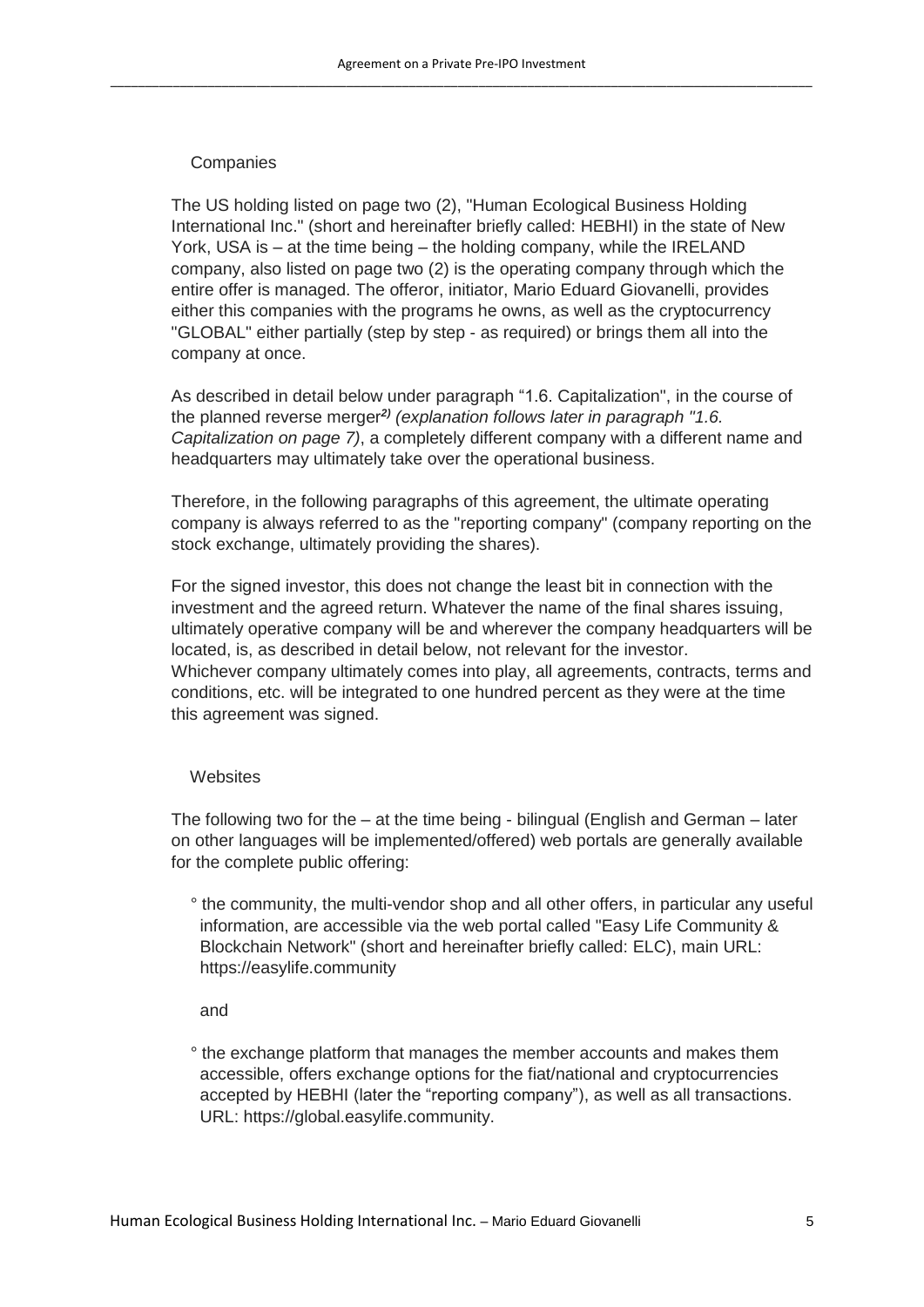1.4. Understanding "Easy Life Community & Blockchain Network" (ELC)

"Easy Life Community & Blockchain Network" (ELC) represents the world's first and only all-in-one community where all users (members) automatically participate in the advertising revenue, receive purchase refunds of up to 80% (in ideal case even 100%), usage rights of shares and more for free. The way to success only needs a simple registration and the invitation of friends as with any other community or similar platform also.

"Easy Life Community & Blockchain Network" (ELC) is a perfect combination of all functions and benefits of well-known social platforms, online mail order companies, blockchains, cryptocurrencies and more.

The key difference: at ELC, members will not only receive a monthly unconditional basic income, they are for the first time fully automatically involved in the financial success of the platform and they become real, co-determining partners as it in fact should be in a fair and reliable social community worth being labeled as such!. All for free, for life and without any additional work and time exposure.

# 1.5. Current value & expectations of sales and success

The multi-participation, which is offered for the first time and is unique in the world, automatically takes effect for all members by the simple one-time and free registration and membership (as with other communities also) will guarantee an extremely high intake of users of existing social networks (communities) and customers of existing online shops.

The main Unique Selling Proposition (USP) of ELC – beside the fact of the unconditional basic income - is that in the future, hardly anyone will use or join presently known social media (communities) as soon as he learns that he has the same features at ELC, but will participate in the advertising sales and no one will shop at the well-known online and local shops anymore, as soon as he learns that he can get back up to 80% (in ideal case even 100%) of the purchase price at ELC.

The current value of current assets - excluding the value of the "GLOBAL" - is calculated in a roughly 60-page, comprehensive, extremely carefully and seriously calculated business plan at \$ 45.25 (forty-five point twenty-five) million US dollars. With the official release of the "GLOBAL" and the beginning of the acceptance of the "GLOBAL", particularly in trade and as a medium of exchange, these assets will be in the order of fifty-five (55) trillion US dollars.

The success or calculated annual turnover in the business plan mentioned above, in each case only 50% (fifty percent) assumed for comparable companies, is already around 4.5 (four point five) billion US dollars in the first financial year, around 14 (fourteen) billion US dollars in the second financial year and \$ 22 (twenty-two) billion US dollars in the third fiscal year.

The latter information applies in particular to investors who are interested in the long term, i.e. those who want to retain the transferred shares in whole or in part for further, higher expected profits.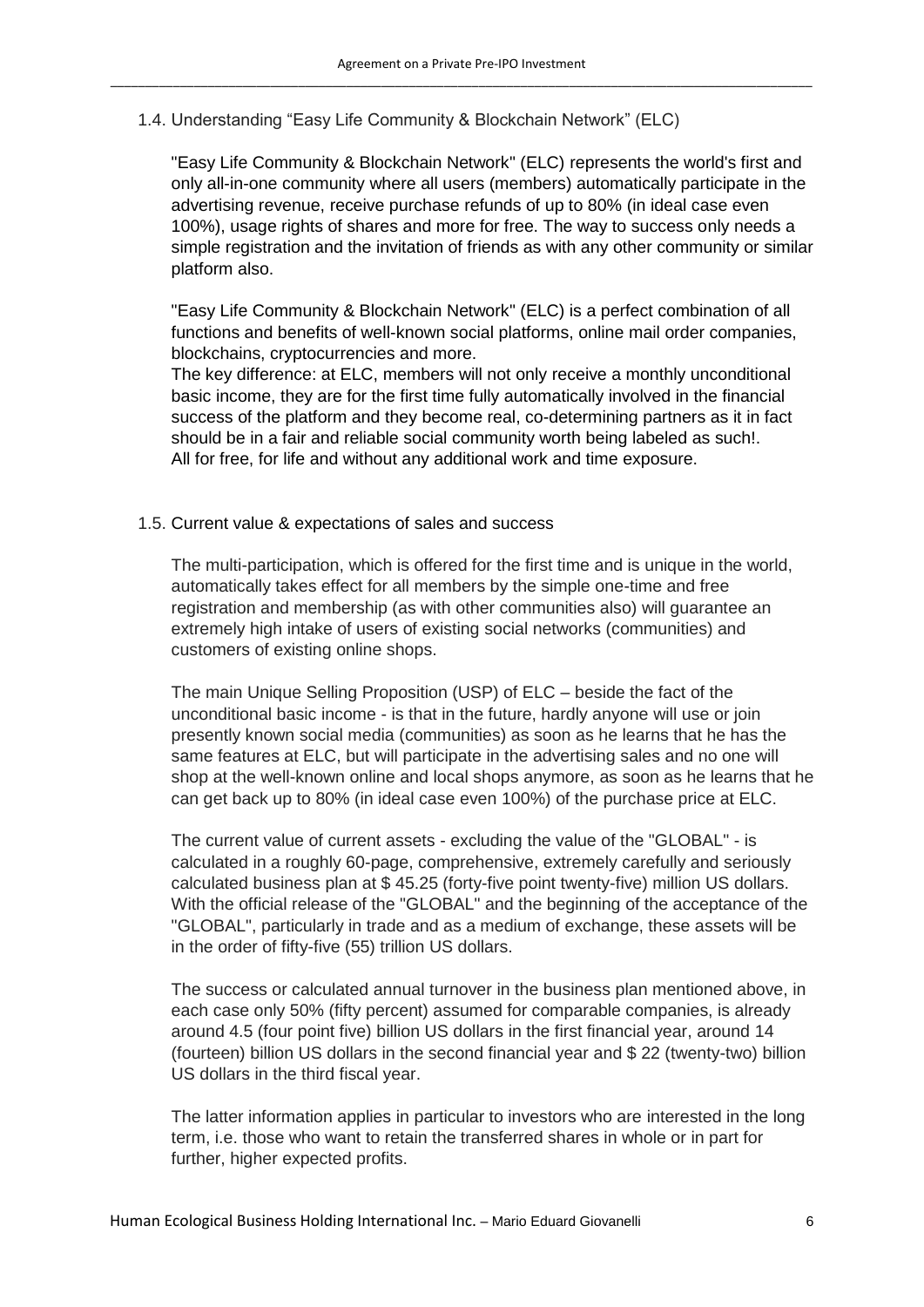As explicitly pointed out in paragraph "2.1. Risks & Opportunities", standard economic successes do not play a role in the profits presented in this agreement and are only of importance for long-term interested investors.

#### 1.6. Capitalization

In order to further advance HEBHI and SIRIUS, respectively the later "reporting company" in accordance with the detailed business plan, means to improve and expand the online platform, to set up the head office (USA) and language-related offices (initially in India and Germany) and to employ suitable employees, as well as in particular, to conduct an extensive international marketing campaign, the offeror, initiator, owner and managing director of HEBHI (later the "reporting company") has decided to perform a "Reverse Merger" in the USA.

*2) In a "reverse merger" (also called "reverse takeover", "reverse IPO" or "back door listing") a listed stock corporation that has given up its operating business is taken over by an unlisted mostly smaller - company Immediately means going public without lengthy preparations.*

Since innumerable listed public shells can be obtained in the US at any time, it will not only be easy to find and acquire the right company shell, but also to adapt the name of this company, to increase the share capital and to start official stock trading (anew) can be handled within shortest periods.

Handling of the "reverse merger"

The "reverse merger" will be carried out by the acquisition of an existing, already at a stock exchange officially listed and traded company (public shell = "reporting company") with already authorized common and preference shares, of course all with professional assistance from US partners (security law firms, often involved in IPOs, especially law firms with many years of experience in the stock exchange and stock trading).

In the course of the takeover of this "reporting company", the number of current shares will be increased to a minimum of 250 billion (250,000,000,000), more like 500 billion (500,000,000,000) or even higher. The planned issue price of the common shares at that time will be set to \$1 (one US dollar) per share.

A corresponding takeover and settlement agreement, including all necessary steps for the exchange, as well as the presentation and mediation to broker dealers, investment banks and funds (contacts available) will follow. Usually only about a few weeks after the takeover of the "reporting company", the changes will already be listed on the stock exchange and about another ninety days thereafter all quotation activities will be completed and the official international trade starts.

For acquiring the "reporting company", carrying out all the necessary steps for the stock exchange, and also for the rapid implementation of all further expansion steps (as already mentioned in paragraph "1.6. Capitalization"), the offeror, initiator, owner and managing director of HEBHI (later "reporting company") requires additional capital.

The purpose of the investment stipulated in this agreement is this pre-market capitalization.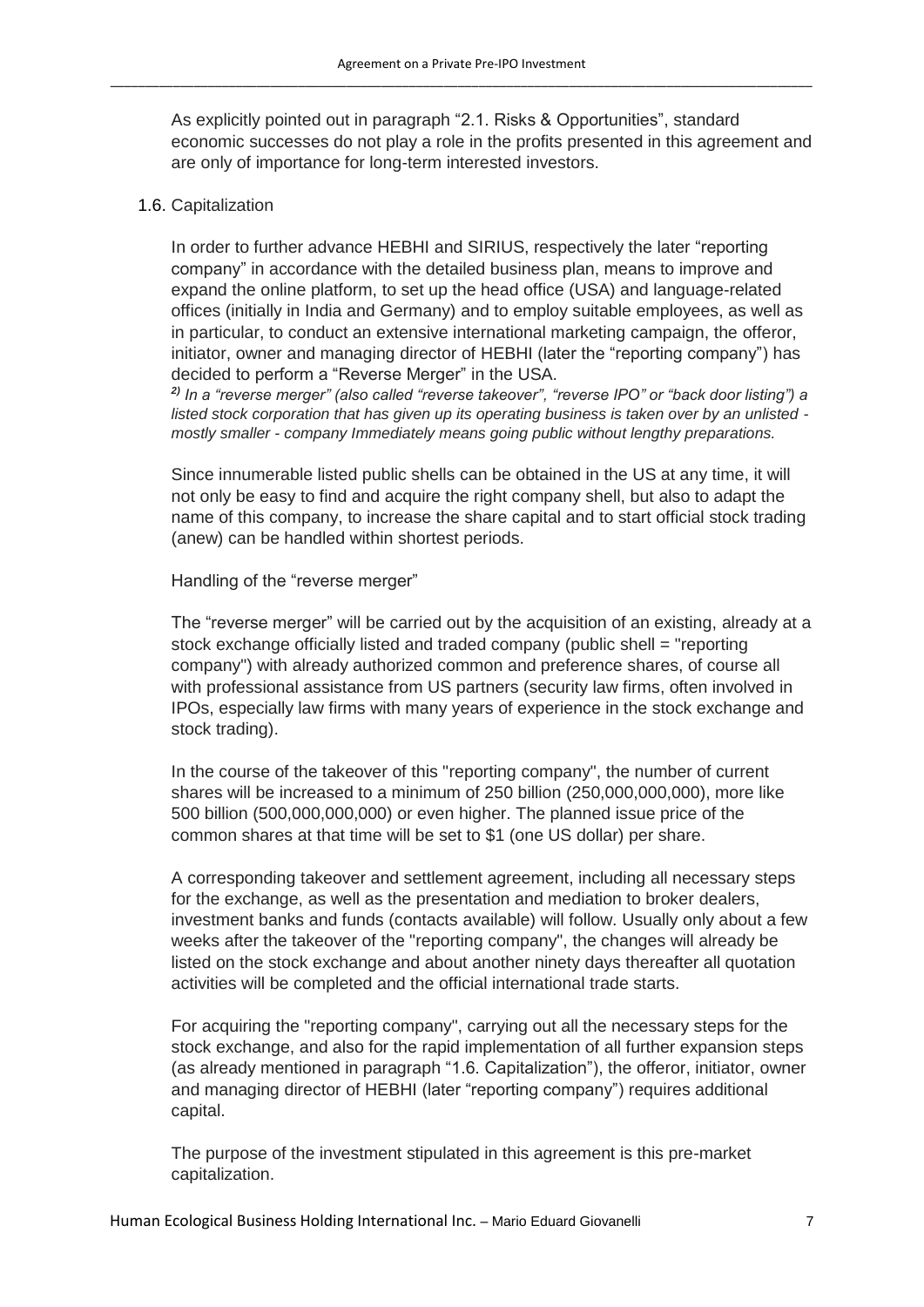# 2. Investment

2.1. Risks & Opportunities

#### Risks

Although pre-IPO investments are usually venture capital investments and therefore also involve a risk of loss, the risk of the investment presented here can be assumed to be extremely low, actually not logically assumed.

The exceptionally high security of this investment is based on the following two factors:

 ° complete independence from all the usual characteristics of business success (e.g. sales, profits, etc.).

 In order to be able to guarantee the agreed profit, all that is required is the successful "reverse merger", the increase of the share capital and the corresponding entries on the stock exchange

and

 ° our 100% profit guarantee: because if the market value of the originally guaranteed shares should - for whatever reasons - at the time of the final delivery of the shares be below the agreed double value of the investment, the offeror will automatically top up the number of shares to be transferred to exactly the double value of the investment.

The only remaining - but completely unrealistic - risks would be the fact that it would not be possible to acquire a suitable listed public shell, which seems impossible with the high supply, or - likewise inconceivable - the US stock exchange legislation would within the next months be changed in a way that "reverse mergers" would no longer be possible.

# **Opportunities**

The following factors are the advantages of this investment:

- ° the offered double profit, means the offeror will refund twice the amount of the investment in from of shares*;*
- ° the offered amount of the investment in the own exchange medium "GLOBAL" of HEBHI *[example: if one invest \$ 1,000,000 (one million US dollars) he will get "GLOBAL", worth \$ 1,000,000 (one million US dollars)]*;
- ° the short term of maximum only 12 (twelve) months in total, because it only takes a maximum of 12 months between the first possible investment date and the completed "reverse merger", thus the transfer of the publicly tradeable shares;
- ° the complete independence from the usual markers of business success (as already mentioned before at risks),

and

° the guaranteed 100% discretion.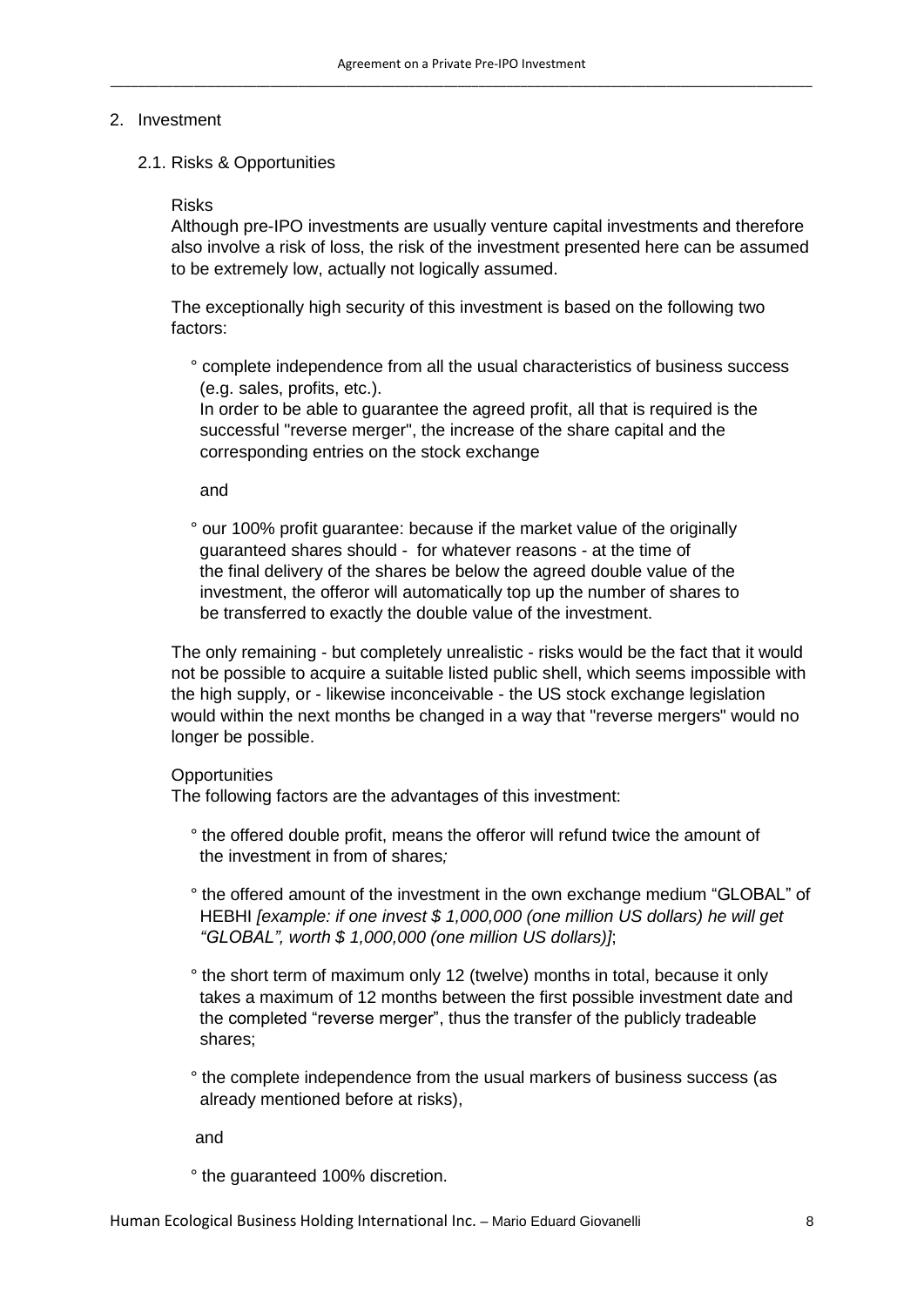#### 2.2. Amount of investment

On the date of signing this agreement, the investor/s decide/s, to invest the one - off amount of

 $\mathbb{S}$ 

 $(in words: )$ 

and to transfer this amount to the specified bank account within a maximum of twenty (20) banking days.

#### 2.3. Profit in fiat currency, respectively stocks

The investor receives stock in the double amount of his investment (as filled in at paragraph "2.2. Amount of investment" above), worth

 $\mathbb$ 

*(fill in the double amount of the investment above)*

 $(in words: )$ 

The shares of this US company can be sold anywhere stocks are traded. If this seems too complicated for an investor, the "Reporting Company" or Mr. Mario Eduard Giovanelli will take care of this upon request (a simple email message is sufficient for notification) and transfer the profit in cash to the investor's bank account.

# 2.4. Profit in GLOBAL

The investor receives the same amount invested (as filled in at paragraph "2.2. Amount of investment" above) in "GLOBAL".

#### 2.5. Business Premium Membership

Additionally, to the guaranteed profits listed above (" 2.3. Profit in fiat currency, respectively stocks" and "2.4. Profit in GLOBAL") the investor will automatically and without any costs, means for free for lifetime receive all rights of a Business Premium Member, as explained on the portal site and the general terms and conditions of HEBHI / ELC.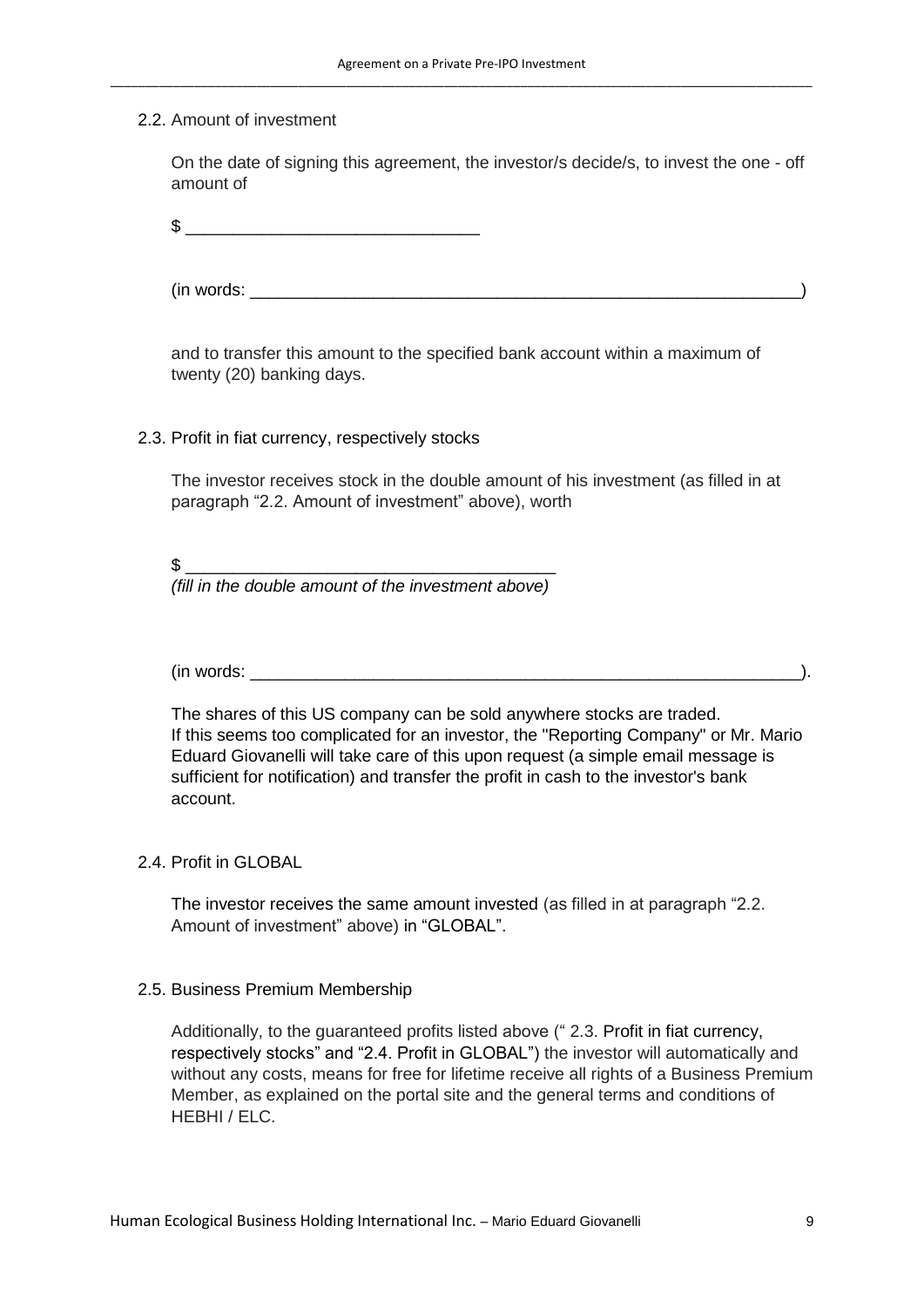# 2.6. Transfer of the "GLOBAL"

The investor receives the "GLOBAL" contractually guaranteed for his investment (as previously filled out under paragraph "2.4. Profit in" GLOBAL ") immediately after the investment.

The amount of "GLOBAL" will be transferred on his member account at the exchange site. This naturally requires the proper registration of the investor on one of our portals (ELC or Exchange).

# 2.7. Transfer of the stocks

Immediately after the contractually and legally concluded "reverse merger" (the acquisition, naming and share capital increase of the listed US company shell and all final approvals from the stock exchange, means the (re)start of official trading of the stocks) the investor receives the stocks of this "reporting company" issued and handed over. Until then, this agreement is the official participation and investment agreement.

# 2.8. Right of First Refusal

In the case of the intention to sell the transferred shares in whole or in part, the investor is irrevocably requested without any subsequent objection to offer the shares intended for sale to the offeror for purchase at the current official trading value.

**This right of first refusal of the offeror remains indefinitely and permanently even after the official termination of this agreement.**

Only in case the offeror does not make use of this offer within sixty (60) banking days, the investor is free to sell the shares intended for sale in any place and to anyone.

#### 2.9. Duration of the Investment

A maximum standard term of this agreement of twelve (12) months applies.

However, the maximum standard term also means that the term of the investment can be shortened by a certain time (see also paragraph "2.11. End of the agreement"), but can also be delayed by up to a further six (6) months (see also paragraph " 2.9.1. Possible and Accepted Delays").

#### 2.9.1. Possible and Accepted Delays

However, both parties agree that the periods set out in the preceding paragraphs, those relating to the listing of the "reporting company" on the stock exchange, the official start of the share trading and the final transfer of the shares may delay by further six (6) months concerning the dates indicated above.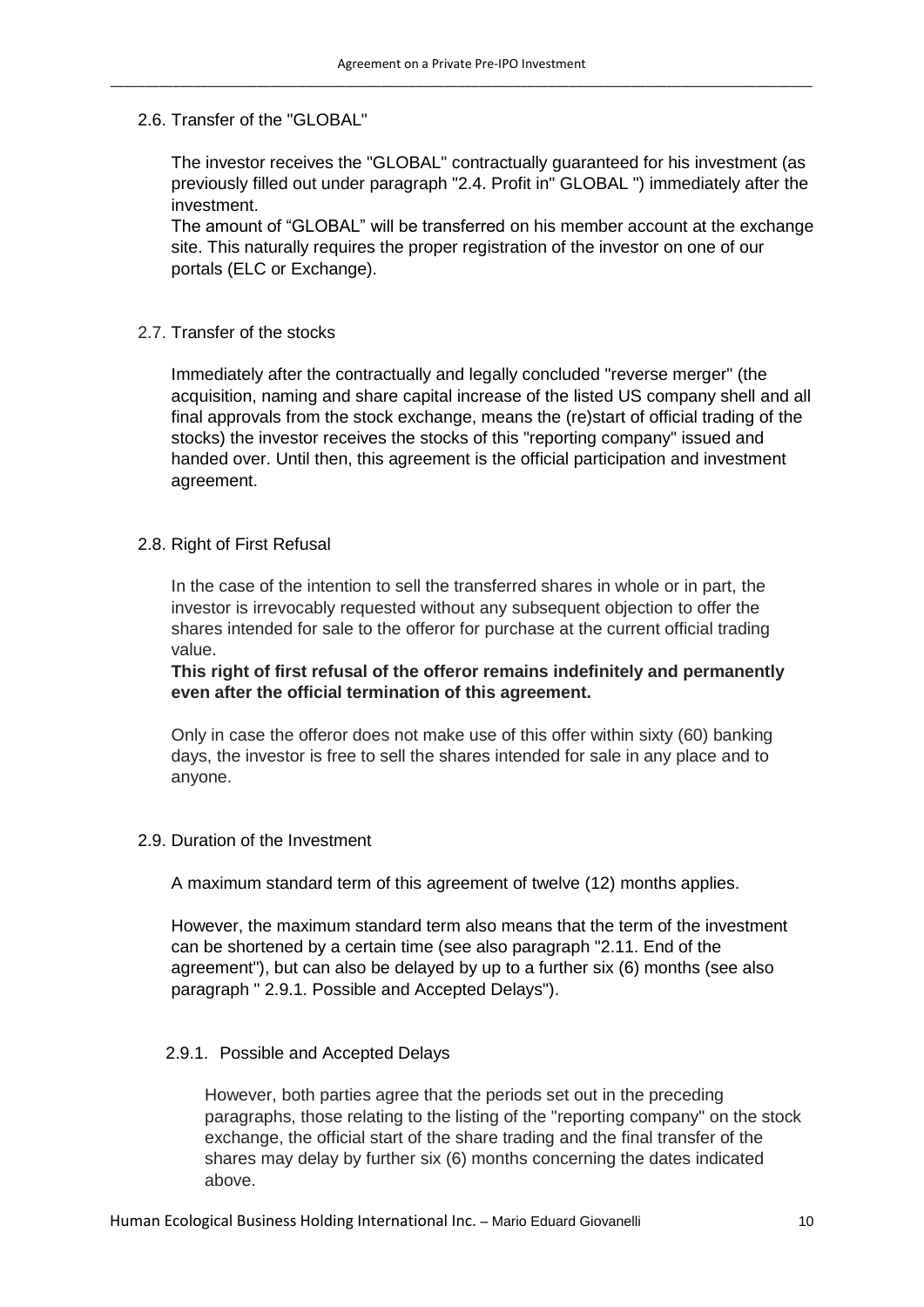Any delays, or deferrals within this "six-month period" notified to the investor by the "offeror" in time of at least five (5) days prior to the occurrence shall not constitute grounds for termination of this agreement and / or a lawsuit.

# 2.10. Termination of the Agreement

In principle, within the time frames specified in the preceding paragraphs, including possible time delays as described in paragraph "2.9.1. Possible and Accepted Delays" no termination of the agreement is provided and possible by either agreement parties.

If, however, deadline delays occur, which are longer than agreed in paragraph "2.9.1. Possible and Accepted Delays" the investor has, even though the offeror has notified him about longer delays, the right to terminate this agreement without prior notice.

In the event of a termination of this agreement by the investor based on a delay exceeding the "six-month period", the investor shall have the right to reclaim the invested capital, including bank interest valid at that time, with immediate effect.

# 2.11. End of the Agreement

This agreement is - **with the exception of the unlimited right of first refusal of the offeror as described in paragraph "2.8.2. Right of First Refusal"** - in principle automatically terminated for both parties to the agreement as soon as the investor has received his shares.

# 2.12. Validity / legal force, automatic expiry of the agreement

The full validity of this agreement, or the actual attainment of the full legal force of this agreement, is only possible together with the written evidence of the actual transfer of the agreed investment amount (copy of the transfer) by the investor and the receipt of the investment on the account provided by the offeror (copy of the payment receipt).

The sole signing of this agreement by both parties without traceable bank documents does not become legally binding.

If the offeror does not record the agreed investment amount on the notified bank account within twenty (20) banking days after the investor has signed this agreement, the offeror is no longer bound by this agreement and this agreement expires automatically and loses its full validity.

# 2.13. Severability Cause

Should one or more of the agreed provisions be or become legally invalid, this does not result in the invalidity and / or dissolution of this agreement. Rather, in such a